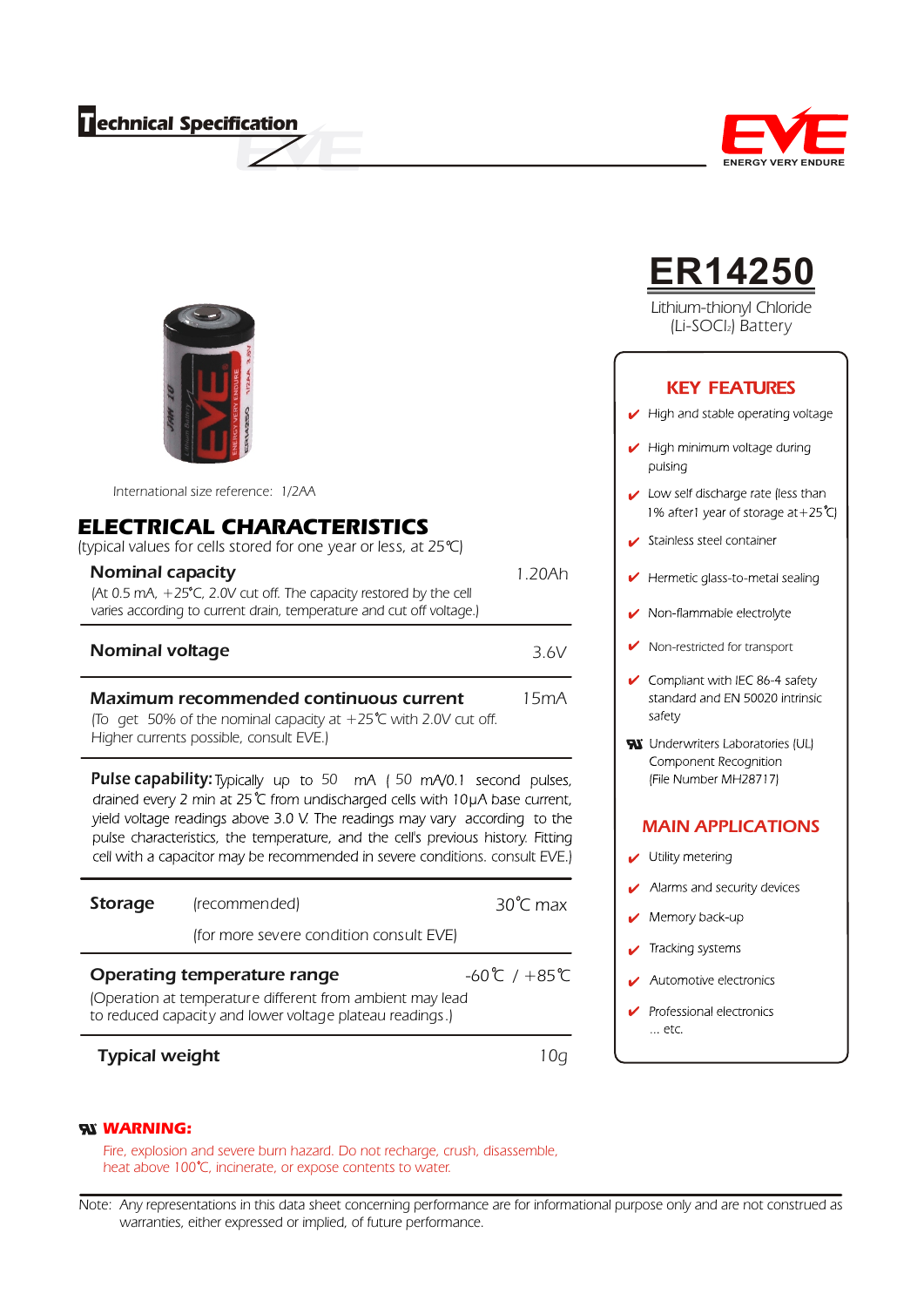# **ER14250**

#### *1.DISCHARGE CHARACTERISTICS@+25 C*



#### *2. VOLTAGE VS. TEMPERATURE*



#### *3. CAPACITY VS. CURRENT*



#### *4. STORAGE CHARACTERISTICS*



#### *EVE ENERGY CO., LTD.*

*Address.:EVE Industrial Park, XiKeng Industrial zone, Huihuan Town, Huizhou, Guangdong, China Operator: (86-752)260 6966 Fax: (86-752)260 6033* 

http:// www.evebattery.com Email: sales@evebattery.com



#### *AVAILABLE TERMINATIONS*

| Suffix-/S       | Standard    |
|-----------------|-------------|
| Suffix-/P       | Axial Pins  |
| Suffix-/T       | Solder Tabs |
| Suffix-/2PT     | Radial Pins |
| Suffix-/3PT/3TP | Radial Pins |

*View available terminations*